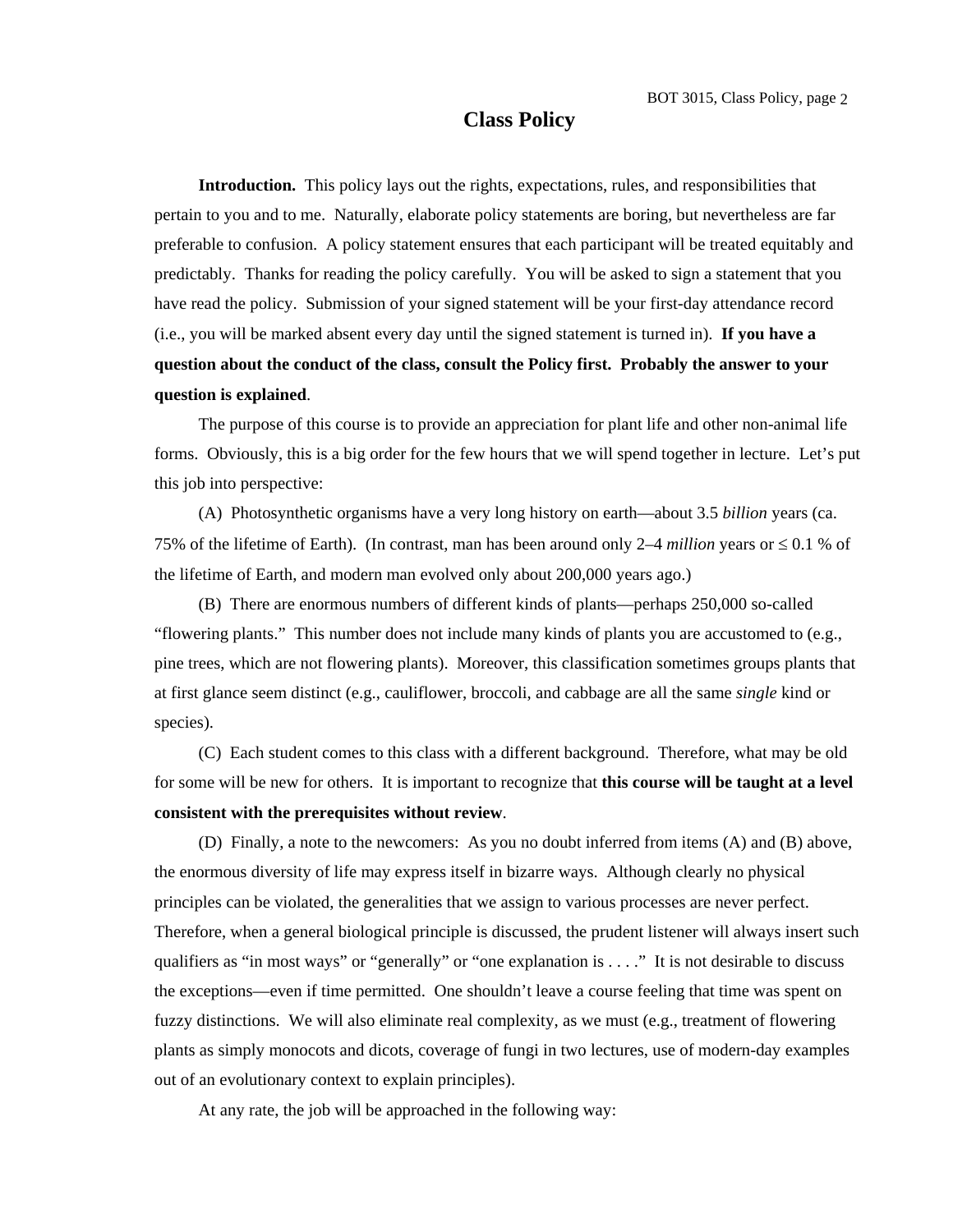**General Information**. BOT 3015 (Plant Biology) is required for biology majors. The four 2000-level core courses (BSC 2010, BSC 2010L, BSC 2011, BSC 2011L) are prerequisites. In turn, CHM 1045 is a co- or prerequisite for BSC 2010. Please do not request exceptions to these departmental requirements; *one must not take this course this semester if one has not met the requirements.* **These are not** *pro forma* **requirements; students should expect to be tested on cell structure and energy pathways (glycolysis, TCA, photosynthesis) at the level of BSC 2010** *without* **review.** The purpose is to build on previous courses, not repeat them. If one elects to skip the introductory courses based on test scores, he or she will still be responsible for the contents. Similarly, if one transfers from another institution, he or she should ensure that he or she is prepared in the context of Florida State (rigor and breath). (This *should* not be a problem with transfers from other Florida public institutions because of the common course-numbering system.) To assess your level of preparation, peruse lecture summaries used in BSC 2010 at Florida State by going to [http://www.southernmatters.com/plant\\_biology/BSC\\_2010\\_FSU\\_Elling\\_PS.pdf](http://www.southernmatters.com/plant_biology/BSC_2010_FSU_Elling_PS.pdf) and to [http://www.southernmatters.com/plant\\_biology/BSC\\_2010\\_FSU\\_Elling\\_C\\_Met.pdf](http://www.southernmatters.com/plant_biology/BSC_2010_FSU_Elling_C_Met.pdf) . With all due respect, I urge you to drop this course if you cannot accept that the prerequisite requirement is genuine. It is heart-breaking when a student fares poorly and becomes discouraged in biology because he or she was not prepared. Take education step by step, as it was planned. If you have questions, consult the handbook, which can be accessed through [http://www.bio.fsu.edu/undergrad/.](http://www.bio.fsu.edu/undergrad/)

**Insurance and Health.** It is *VERY, VERY IMPORTANT* to understand that one must have accident insurance. It is my understanding that one may get low-cost insurance, e.g., through Thagard Health Center, if he or she is not already covered by another policy. FSU does not pay medical or other costs associated with a student's accident even if that accident occurs when the student is engaged in an FSU-sponsored activity (such as a laboratory) and even if the student is not negligent. *Implicit in your remaining in this course is an understanding that you are insured adequately*, because I cannot help you recover any costs (medical, coincidental, consequential, or others) that you might have as a result of attending any of my classes. My experience is consistent with the notion that FSU analyzes liability only from a financial perspective and makes restitution only when the opportunity for successful litigation is absent. Sorry. (The insurance situation at FSU is fluid now, so consult FSU's current policy.)

Please inform me if you have life-threatening allergies. In one class, peanuts are used as demonstration material and, from time to time, I bring in various other kinds of samples for demonstration.

**Course Logistics.** BOT 3015 is a lecture and demonstration course. Lectures will be given as indicated on the syllabus. The lecture "schedule" is a goal that will be modified according to lecture progress. Somewhat more time is allocated to the lecture schedule than is necessary, so some help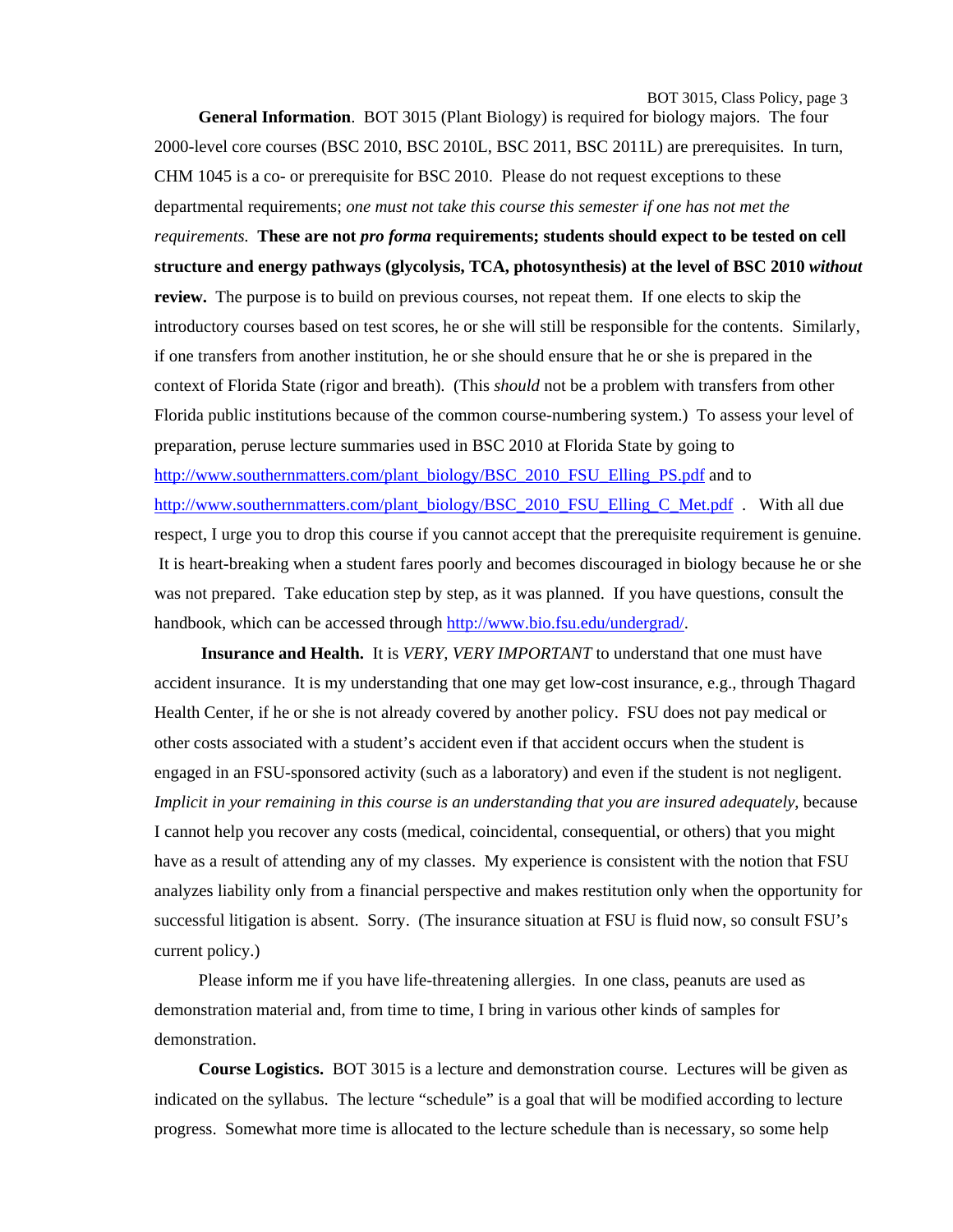sessions (indicated as optional sessions on the schedule) may be held during regular class times. The dates for lecture exams are fixed and will not be changed except under extraordinary circumstances such as an FSU closure on an exam date or other closure that substantively affects lecture progress.

An optional complementary laboratory course (BOT 3015L) is taught and graded separately. BOT 3015 is a co- or prerequisite for BOT 3015L; therefore, BOT 3015L is independent of BOT 3015.

This course cannot be used to satisfy the Gordon Rule. Class time will not be relinquished for any nonpertinent topic, such as political announcements. Please do not ask.

**Exams and Objectives.** A goal of BOT 3015 is to survey all non-animal organisms on Earth. The natural history of selected species will be discussed in some detail. Treatment of topics will be in an evolutionary context. Written sets of specific lecture objectives are included in the lecture booklet. *Most questions for lecture exams are based directly on these objectives.* 

Importantly, this course is not simply a taxonomic survey course. The relationship between form and function will be stressed. Whole sections will be devoted to physiology, biochemistry, and molecular biology.

**These written objectives are not to the exclusion of other objectives that class experiences give.** Examples of other course objectives include perspectives gained from class discussions on plant uses for food, fiber, and shelter; evolution; medicinal plants; ecology; and so forth. In addition, demonstrations allow students an opportunity to see, feel, touch, and even taste plant materials; these, too, irreplaceable components of the experiences that this course provides.

Topics found on standardized professional examinations are uniquely taught at FSU in BOT 3015. In addition, many other topics addressed in BOT 3015 are on these examinations. Therefore, another **objective of BOT 3015 is to prepare students for examinations necessary for career advancement.** (That objective should perhaps be stated differently—our goal at FSU is to offer a standard, comprehensive curriculum that would meet the expectations of employers, mentors and so forth. BOT 3015 does not "teach to the exam." We teach to professional expectations, which are what exams hope to measure.)

For the reasons given above, BOT 3015 can be considered a keystone in a biology major's education.

The FSU faculty handbook stipulates that evaluation of teaching will be done in relation to the written objectives for the course.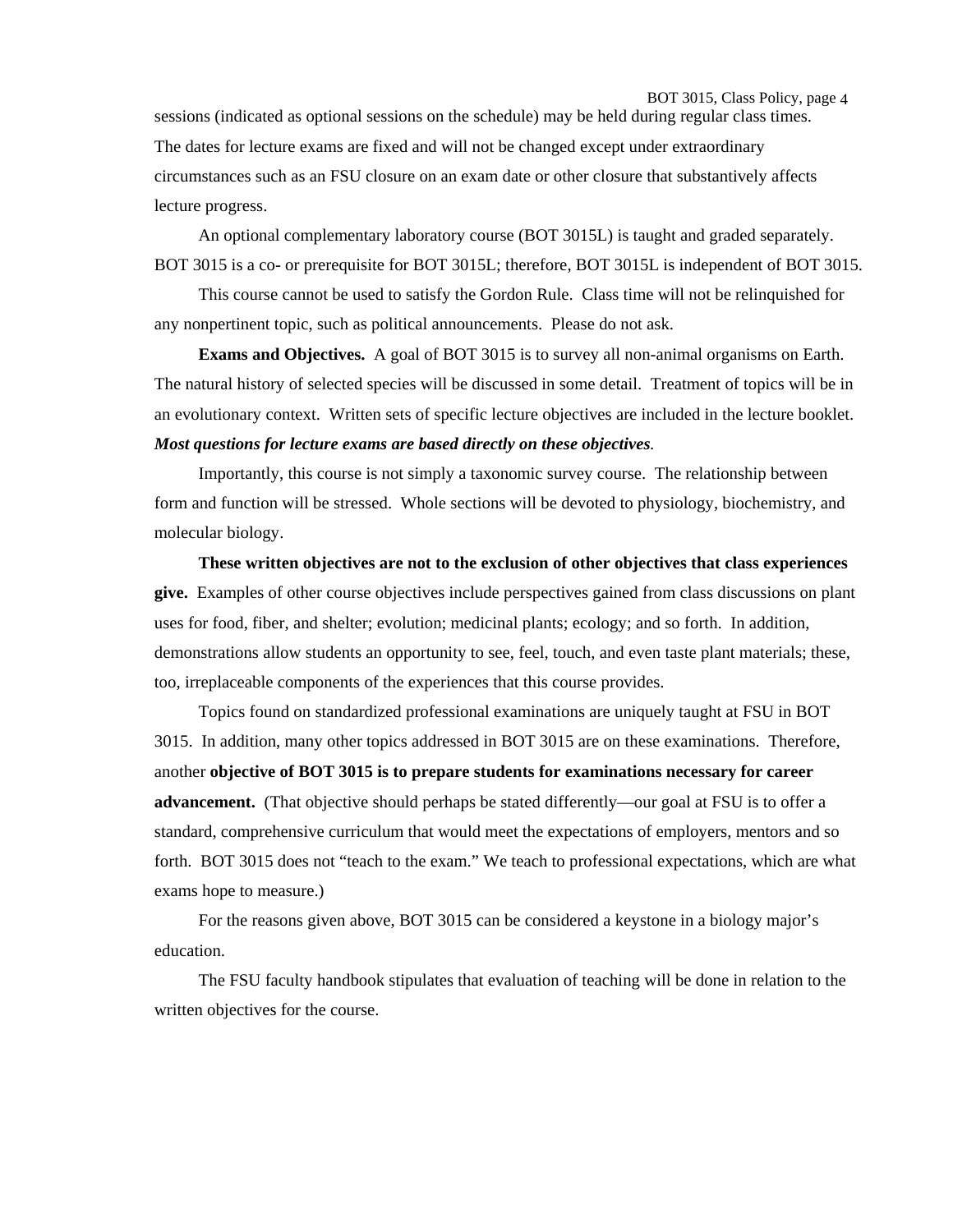## **Lecture Attendance and Performance.** It is FSU policy that students attend  $class<sup>1</sup>$  $class<sup>1</sup>$  $class<sup>1</sup>$ .

Professors are *required* to document the attendance of certain students (e.g., scholarship athletes, students who receive certain kinds of federal financial aid through loans and grants<sup>[2](#page-3-1)</sup>, and other students who receive federal assistance and who do not successfully complete BOT 3015). To expedite this procedure, each student is asked to sit in the same seat each day. A sign-up sheet will be passed around during the lecture; the TA will check the filled-in slots on the sign-up sheet against the corresponding real seats (not the other way around). **The sign-up sheet will be the official record; if a student fails to record his or her name in the proper place on the sign-up sheet when the sheet circulates; an absence is recorded. No exceptions at all for any reason whatsoever will be granted.** (*Please note that it would be a violation of the Honor Code to sign the sign-up sheet except when it passes one's seat during circulation.*) The liberal policy of permitting four absences without penalty is designed to compensate for the chance that one might be marked absent even when he or she may have attended a portion of a lecture. In other words, a tardy entry or an early departure might be scored as an absence. *Use of cell phones, reading newspapers, sleeping, putting one's head on the desk, carrying on private conversations and the like will be scored as an absence.* A cell phone is particularly rude and should be turned off before entering the classroom.

I strongly encourage and expect you to attend every lecture. Do not compromise your position. One cannot predict unsettling experiences, such as car theft, illness, a court appearance, incarceration and so forth. These experiences are the reason that a limited number of absences do not incur penalty. One should not think of unpenalized absences as "days off." Days off are holidays, weekends, and semester breaks.

I am required to report the performance of certain students. When I am called upon to report on certain students, **any poorly performing student** is also reported to the Dean of Undergraduate Students (for freshmen and sophomores) or to the Dean of the student's college (for all other students). If the student is not attending class, there may be financial-aid ramifications, as discussed earlier.

Attendance is a criterion in making border-line grade decisions. Specifically, students who have perfect attendance will be awarded a bonus of 1.5 points on the final average. Students who are marked absent for 1 or 2 days will receive a bonus of 1 or 0.5 points, respectively. Students who are marked absent for 3 or 4 days will receive no grade adjustment, and *students who are marked absent for more than 4 days will be assigned an F for the course.* There is no leeway ("excused")

 $\overline{\phantom{0}}$ 

The faculty member is expected to check attendance in all classes. The faculty member is expected to make some allowance for absence occasioned by illness, by trips for the University, or by authorized field trips. Any arrangement to make up work because of class absence is the responsibility of the student. The effect of absence upon grades is determined by the instructor; at the beginning of the term the faculty member explains the grading policy to the students. . . .

<span id="page-3-0"></span><sup>1</sup> From the FSU Faculty Handbook, Chapter 8.6, "Class Attendance":

<span id="page-3-1"></span> $2$  N.B. Students who receive certain types of Federal Title IV Financial Aid and who do not attend class may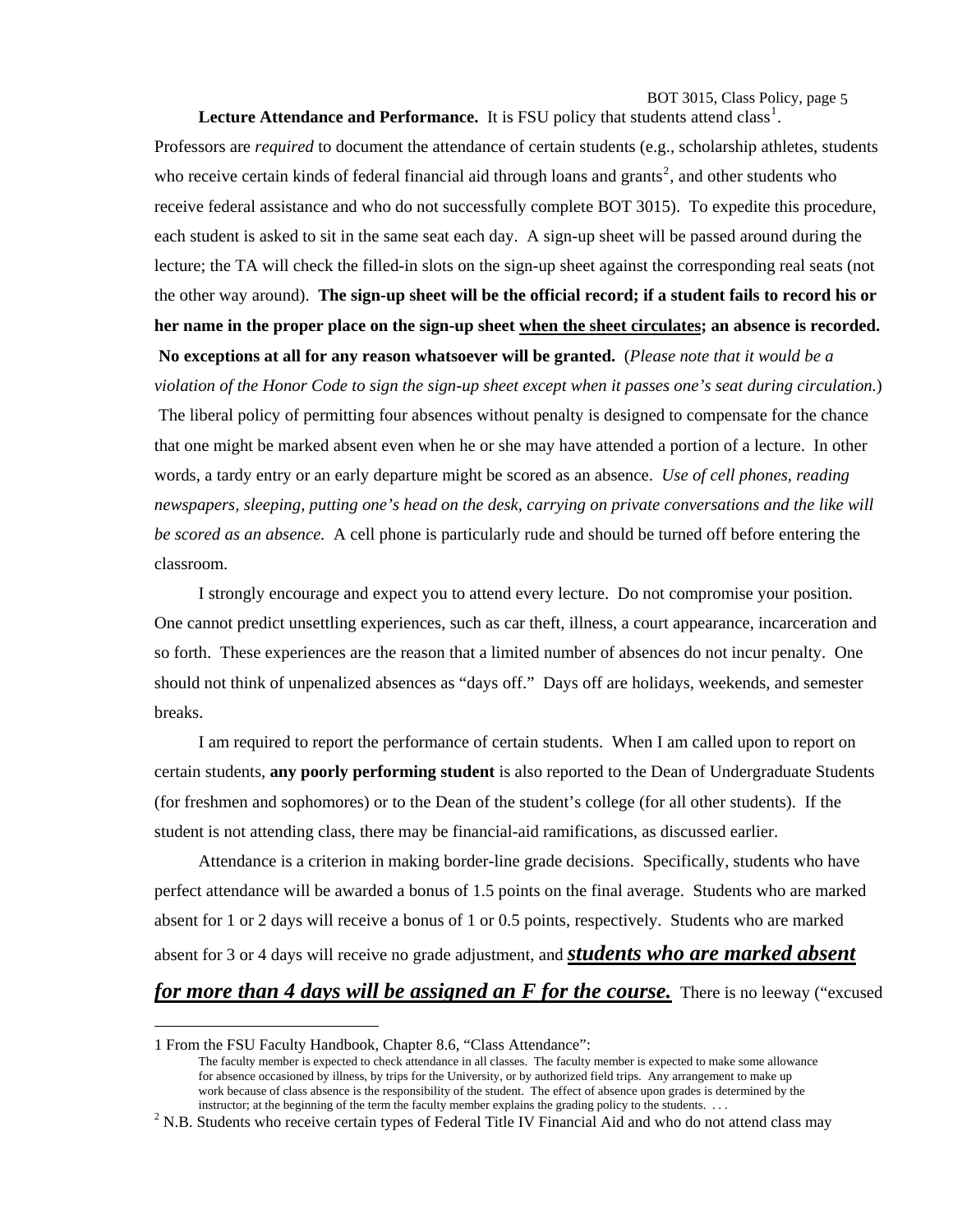absence") on the issue of bonus points for attendance. BOT 3015 is not a correspondence course; the minimum expectation is that students attend every class, arrive on time, participate and contribute. In truly extenuating and exceptional circumstances to be decided at the discretion of the instructor, extra assignments may be given to make up for an absence in excess of four to avoid assignment of an F. In this case, the student must document *every absence* (not just the absence in excess of four) at the time that the student petitions in writing for an exception. It is the student's responsibility to initiate any contact with regard to excessive absences within one week of accumulating more than four absences.

Documentation must be complete and follow the guidelines laid out later for missing an exam. This is a simple expectation and it is unlikely that circumstances will arise that merit a further exception. Documentation should be as described for missing an exam.

Depending on my other responsibilities at the semester's end, the attendance roster might be completed a few days before the end of class (i.e., absences for the last class meeting(s) might not be recorded).

**Academic Honesty as a matter of Class Policy and as a matter of FSU's Honor Code.** FSU faculty are required to remind students at the beginning of each term that they are bound by the Academic Honor Code, which is found in the *Student Handbook (*<http://www.fsu.edu/Books/Student-Handbook/>) [3](#page-4-0) .

be required to return funds.

i

"Here at the beginning of the semester I want to say something to you about academic integrity.

"Those are easy examples, but what difference does it make if you as a student or I as a faculty member violate the principles of academic integrity in a psychology course, especially if it's not in our major?

"For me, the answer is that integrity is important in this course precisely because integrity is important in all areas of life. If we don't have integrity in the small things, if we find it possible to justify plagiarism or cheating or shoddy work in things that don't seem important, how will we resist doing the same in areas that really do matter, in areas where money might be at stake, or the possibility of advancement, or our esteem in the eyes of others?

"Personal integrity is not a quality we're born to naturally. It's a quality of character we need to nurture, and this requires practice in both meanings of that word (as in practice the piano and practice a profession). We can only be a person of integrity if we practice it every day.

"What does that involve for each of us in this course? Let's find out by going through each stage in the course. As you'll see, academic integrity basically requires the same things of you as a student as it requires of me as a teacher.

### "**I. Preparation for Class** [ed: boldface added]

"What Academic Integrity Requires of Me in This Area [ed: underlined]

"With regard to coming prepared for class, the principles of academic integrity require that I come having done the things necessary to make the class a worthwhile educational experience for you. This requires that I:

"Read [edited: relevant material],

"Clarify information I might not be clear about,

"Prepare the class with an eye toward what is current today (that is, not simply rely on past notes), and

"Plan the session so that it will make it worth your while to be there.

<span id="page-4-0"></span><sup>&</sup>lt;sup>3</sup> **A letter to students that is posted on the FSU Dean of the Faculties website:** (The original source of the letter is William M. Taylor of Oakton Community College, Des Plaines, IL 60016. I have made slight modifications for ease of reading and to make certain points relevant to this class. Those changes are noted, except for obvious spelling and grammatical errors that were on the posted document.)

<sup>&</sup>quot;I'm deeply convinced that integrity is an essential part of any true educational experience, integrity on my part as a faculty member and integrity on your part as a student.

<sup>&</sup>quot;To take an easy example, would you want to be operated on by a doctor who cheated his way through medical school? Or would you feel comfortable on a bridge designed by an engineer who cheated her way through engineering school? Would you trust your tax return to an accountant who copied his exam answers from his neighbor?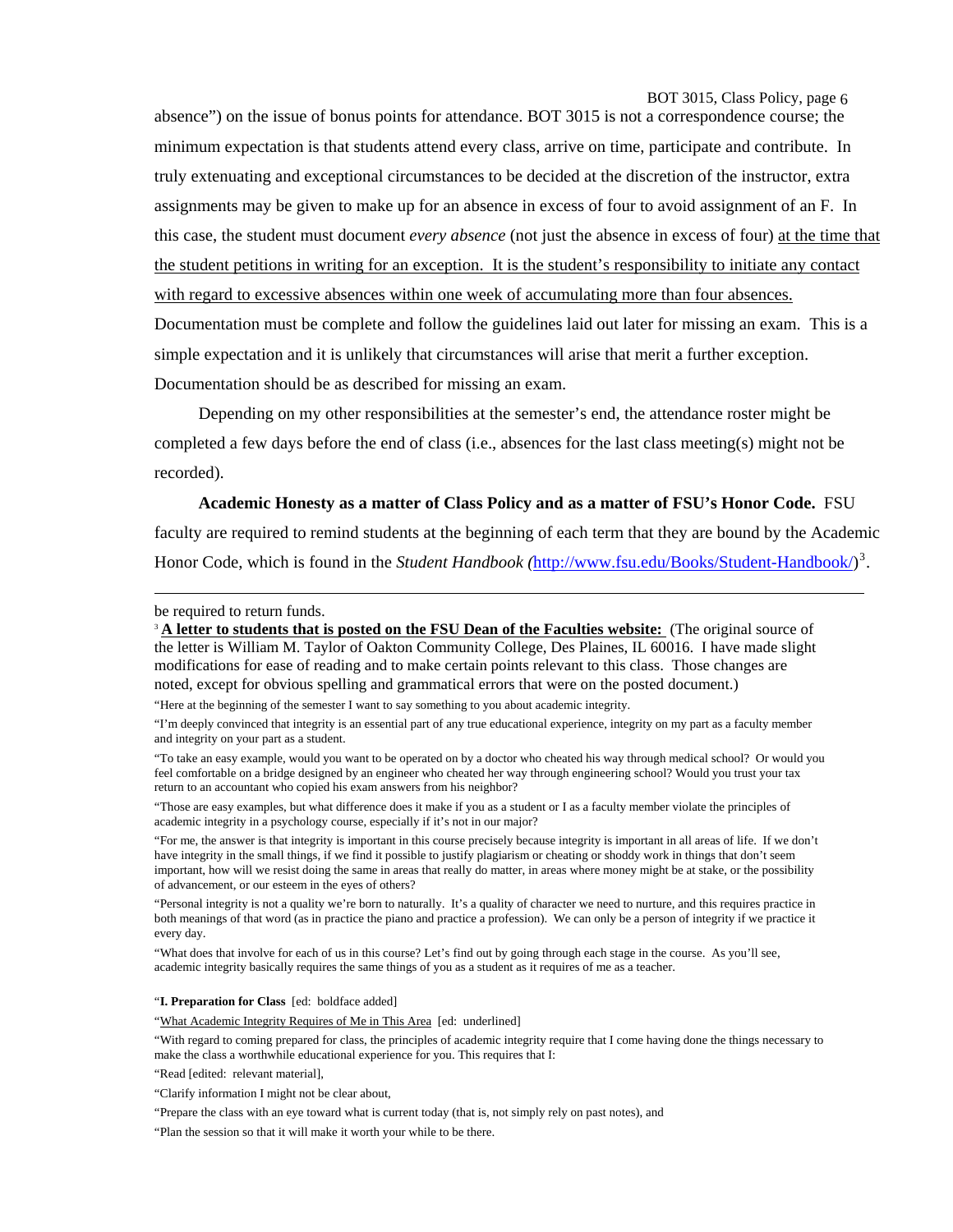"What Academic Integrity Requires of You in This Area [ed: underlined]

"With regard to coming prepared for class, the principles of academic integrity suggest that you have a responsibility to yourself, to me, and to the other students to do the things necessary to put yourself in a position to make fruitful contributions to class discussion. This will require you to:

"read the text before coming to class,

"clarify anything you're unsure of (including looking up words you don't understand),

"formulate questions you might have so you can ask them in class, and

"think about the issues raised in the class discussion or class materials.

### **"II. In Class**

#### What Academic Integrity Requires of Me in This Area [ed: underlined]

"With regard to class sessions, the principles of academic integrity require that I take you seriously and treat you with respect. This requires that I:

"show up for all class sessions, unless I'm simply unable to do so,

"come to class on time, and not leave early,

"not waste class time, but use it well to fulfill the objectives of the course

"do my best to answer your questions,

"honestly acknowledge when I don't have an answer or don't know something, and then go out and get an answer by the next class [ed: if it is possible],

"both encourage you, and give you an equal opportunity, to participate in class discussions,

"contain you if your enthusiasm for participating in the discussions makes it difficult for others to participate,

"assume that you are prepared for class and that I won't embarrass you if I call on you, even if your hand isn't up,

"respect the views you express and not make fun of you or of them,

"not allow others to ridicule you or your ideas, or you to do the same to them, and

"make clear when I am expressing an opinion, and not impose on you my views on controversial issues.

#### "What Academic Integrity Requires of You in This Area [ed: underlined]

"With regard to class sessions, the principles of academic integrity require you to take both your fellow students and me seriously and to treat us with respect. This requires that you:

"show up for all class sessions, unless you are truly unable to do so,

"come to class on time and not leave early,

"make good use of class time by being engaged in what's going on,

"ask questions about anything you don't understand, and not just for your own sake but "because other students might not realize that they also don't understand,

"participate in the class discussions so as to contribute your thinking to the shared effort to develop understanding and insight (remember that even something that's clearly wrong can "contribute to the discussion by stimulating an idea in another student that she/he might not otherwise have had),

"monitor your own participation so as to allow for and encourage the participation of others,

"respect the other students by not making fun of them or their ideas, and by not holding side-conversations that distract them (and me) from the class discussion.

#### "**III. With Regard to Exams** [ed: Boldface]

"What Academic Integrity Requires of Me in This Area [ed: underlined]

"With regard to exams, the principles of academic integrity require that I:

"do my best during class time to prepare you for the exams,

"be available during office hours or at arranged time to work with you individually to help you get ready for the exams,

develop exam questions that will be a meaningful test not only of the course content, but also of your ability to [ed: assimilate and synthesize content from different units],

"carefully monitor the exam so that honest students will not be disadvantaged by other students who might choose to cheat if given the opportunity, and

"give due and careful consideration to your answers when evaluating them and assigning a grade.

"What Academic Integrity Requires of You in This Area [ed: underlined]

"With regard to exams, the principles of academic integrity require you to:

"come to class having done your best to prepare for the exam, including seeking my help [ed: on a timely basis after you have tried to help yourself] if you need it,

"make full use of the time available to [ed: choose] the best answers you can,

"accept your limitations and not try to get around them by using cheat sheets, copying, or seeking help from another student,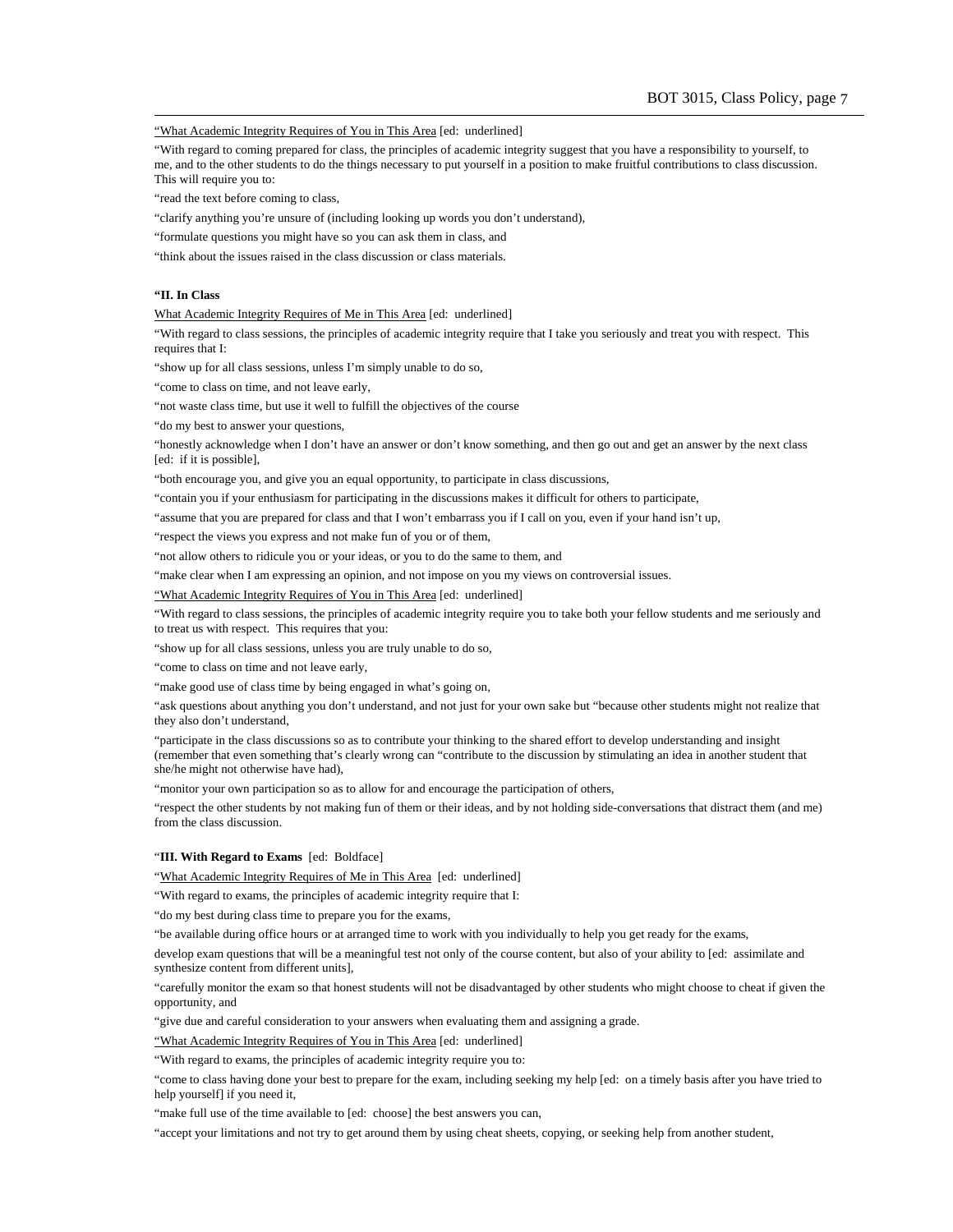"not giving help to other students, or making it easy for them to copy off of you.

### **"IV. With Regard to Written Assignments** [ed: Boldface]

"What Academic Integrity Requires of Me in This Area [ed: underlined]

"With regard to written assignments, the principles of academic integrity require that I:

"devise meaningful assignments that grow out of and further the work done in the classroom,

"provide you with a clear description of that assignment so that you know what is expected of you and what I'll be looking for when I grade it,

"give due and careful consideration to your paper when evaluating it and assigning a grade, and

"confront you if I suspect that you have plagiarized or in other ways not handed in work that is entirely your own.

"What Academic Integrity Requires of You in This Area [ed: underlined]

"With regard to written assignments, the principles of academic integrity require you to:

"start your [ed: preparation] early enough to ensure that you have the time you need to do your best work,

"hand in a paper which you yourself have done specifically for this course and not borrowed from someone else or recycled from an earlier course,

"not be satisfied with a paper that is less than your best work,

"seek only appropriate help from others (such as proof-reading, or discussing your ideas with someone else to gain clarity in your thinking), and

"give full and proper credit to your sources.

"Let me expand on this last point, since it applies to both you and me.

"By its very nature, education and the accumulation of knowledge is a shared enterprise. None of us has the time, let alone the background knowledge required, to learn everything on our own. Virtually everything we know has come to us because someone else has taken the time to think about something, research it, and then share what she/he's learned with us in a class lecture or, more likely, in an article or book. This is every bit as true for me as a teacher as it is for you as students. I'd have very little to teach if all I could talk about is what I've learned solely on my own.

"In a class lecture it would be too disruptive if I stopped to cite all of my sources, but I know, and you need to know, that I am sharing with you the things I've learned from hundreds of different authors. What I contribute is the way I bring their ideas together into a coherent whole so that it makes sense to you.

"If this is true for me, how much more so for you. I have many more years of education and reading behind me than you do. I don't expect you to do original research [ed: for lecture exams]. Instead, I expect you to read <delete>. Therefore, it's essential for you to cite your sources <delete>, and to allow me to look at them if I needed to find out if you have properly understood what the author was trying to say.

"But at a practical level, citing your sources is a way to show that you've done the assignment. If your paper contains no citations, the implication is that you have done a piece of original research, but that wasn't the assignment [ed: in lecture]. Citations (along with the bibliography) show that you have consulted a variety of resources as the assignment required. They're also an acknowledgement of your indebtedness to those authors.

"So don't feel you need to hide the fact that you're drawing from one of your sources. That's what it's all about.

#### **"V. With Regard to Your Final Grade** [ed: Boldface]

"What Academic Integrity Requires of Me in This Area [ed: underlined]

"With regard to your final grade, the principles of academic integrity require that I carefully weigh all of your grades during the course, as well as the other factors that affect the final grade as spelled out in the syllabus, before assigning a final grade.

#### "What Academic Integrity Requires of You in This Area [ed: underlined]

"With regard to your final grade, the principles of academic integrity require that, if you feel I've made a mistake in computing that grade, you have a responsibility to come to me as soon as possible prepared to show why you think I've made a mistake.

#### **"VI. Failures to Live up to Our Responsibilities** [ed: Boldface]

"In all of the areas listed above, I will do my best to live up to my responsibilities. If you feel I've failed to do so, you have every right to call me on it. If you do, I have a responsibility to give you respectful consideration. If you feel that I do not do these things, you have the right (and I would say the responsibility) to bring this to the attention of my supervisor.

"At the same time, I have a right to expect that you will live up to your responsibilities. If I get a sense that you're not doing so, I consider it a matter of my academic integrity that I call you on it.

"Indeed, in certain circumstances (such as cheating or plagiarism) I may be required to charge you with a violation of [ed: FSU's] Code of Academic Integrity. [ed: FSU] is every bit as committed to academic integrity as I am.

"You should familiarize yourself with that Code. You can find it in [ed: the url in the text]. "Be sure to notice that there's a procedure that's designed to protect your rights. But that procedure might also result in one or another sanction being imposed on you if you're found guilty of violating the Code of Academic Integrity.

"Which brings me to the most difficult question with regard to academic integrity; what if you become aware of a fellow classmate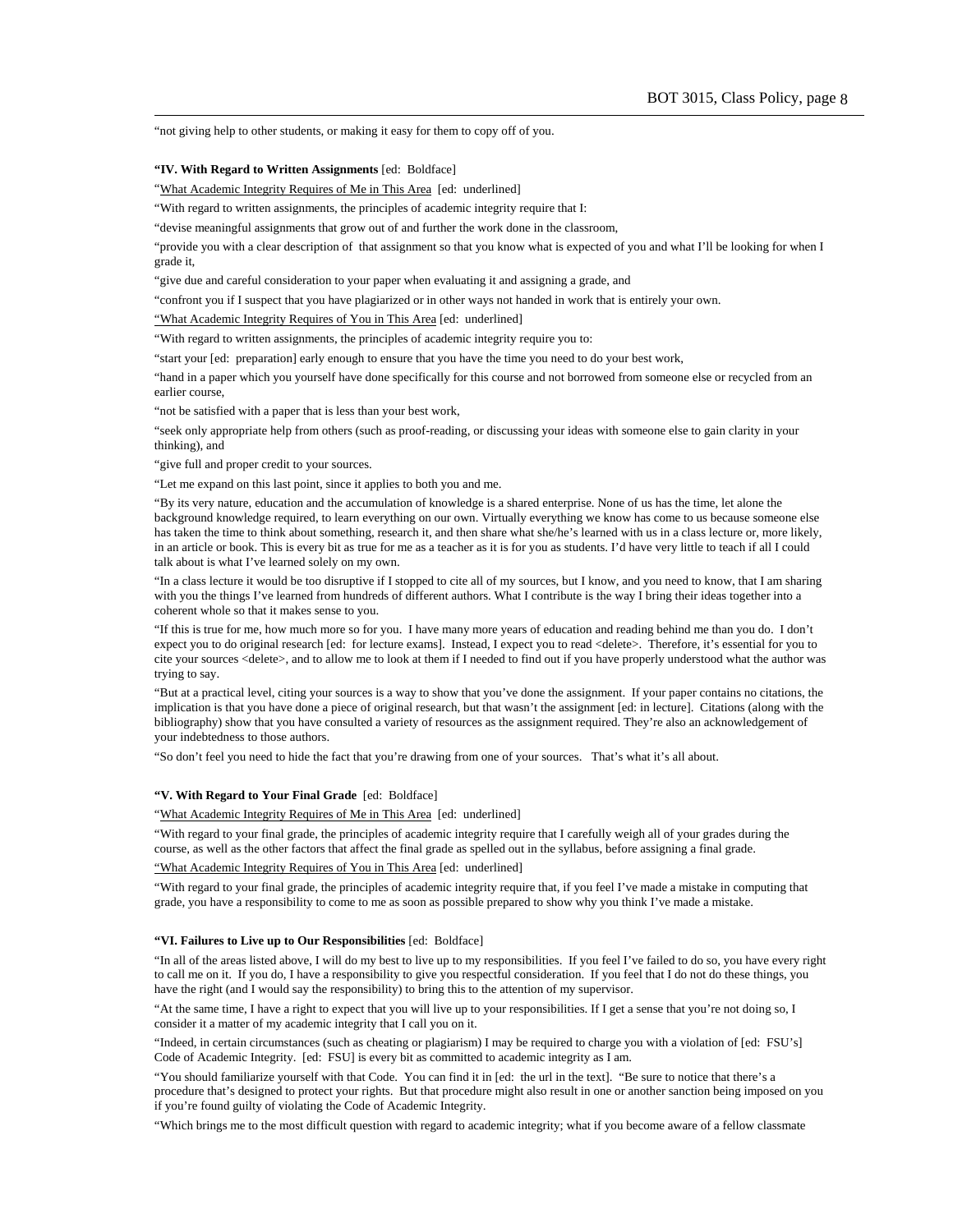I am bound by the regulations enforced by the Office of the Dean of the Faculties ( <http://dof.fsu.edu/honorpolicy.htm> ). The code calls for the coordinated efforts of faculty members, TAs, *and* students to uphold academic integrity and combat academic dishonesty. The most serious violations of the honor code become part of a person's permanent record at FSU. Less serious violations are maintained for several years and in the past were accessed by professional schools and potential employers. **Violation of the Honor Code could jeopardize your future[4](#page-7-0) .** Steer clear and stay straight.

Examples of Class Policy Violations and Honor Code Violations—which will result in a sanction are (1) reference to any unauthorized materials during an exam. Unauthorized materials include another student's exam or possession of any written or electronic device on your person. Make sure that all unauthorized material is stowed away, off your person, out of sight. (2) falsification of attendance records or documents relating to attendance. (3) gaining or providing information about exam contents before an exam. An example would be directly or indirectly accessing material from a student who previously took an exam (during the current semester or previously). (4) plagiarism. I check for plagiarism. (5) intellectual assistance with work on an individual assignment. (6) submission of any work, task or project that was not done originally by you for the particular assignment in this class. (7) intention to commit any of the offenses above (even if the attempt is unsuccessful), and (8) complicity, for example, placing your exam so that it could be viewed by another. (9) behaving in a manner that is a plausible mechanism for violating the code. For example, one should not communicate by any means with anyone during an exam except the instructor or his delegates. He or she may simply be asking to borrow a pencil from a peer, but the behavior is plausibly a mechanism to cheat. As another example, one's eyes should never be covered (by a hand, a cap bill) because eye concealment is plausibly a mechanism to cheat. As another example, one's exam space should be completely clear—no beverage containers, no tissues, no wrappers, no clothing. Bring three sharp No. 2 wooden pencils (not a retractable writing device) to each exam; they alone should be on your exam space. Students who do not have pencils as specified are not prepared for the exam and will not be allowed to take it. Tissue, if needed, will be provided.

i

who is not living up to the principles of academic integrity, but you sense that I'm not aware of it? What should you do? I'll give you the answer, but I'll acknowledge up front that it's a hard one. <delete.. The answer is that you should say something to that student, and if worse comes to worse, you should tell me. But why? [ed: FSU's Honor Code requires you to report the violation of another if he or she does not report him- or herself].

<span id="page-7-0"></span><sup>&</sup>quot;Academic integrity, as with so much in life, involves a system of interconnected rights and responsibilities that reflect our mutual dependence upon one another. The success of our individual efforts in this course, as with so much in life, depends on all of us conscientiously exercising our rights and living up to our responsibilities. And the failure of any of us—even just one of us—to do what is required will diminish, however slightly, the opportunity for the rest to achieve their goals. That is why it's essential for all of us in this class to practice academic integrity, in both senses of the word practice. For practice today will lay a solid foundation for practice tomorrow, and the day after that, and the day after that, so that through daily practice integrity will come to be woven throughout the fabric of our lives, and thus through at least a part of the fabric of society."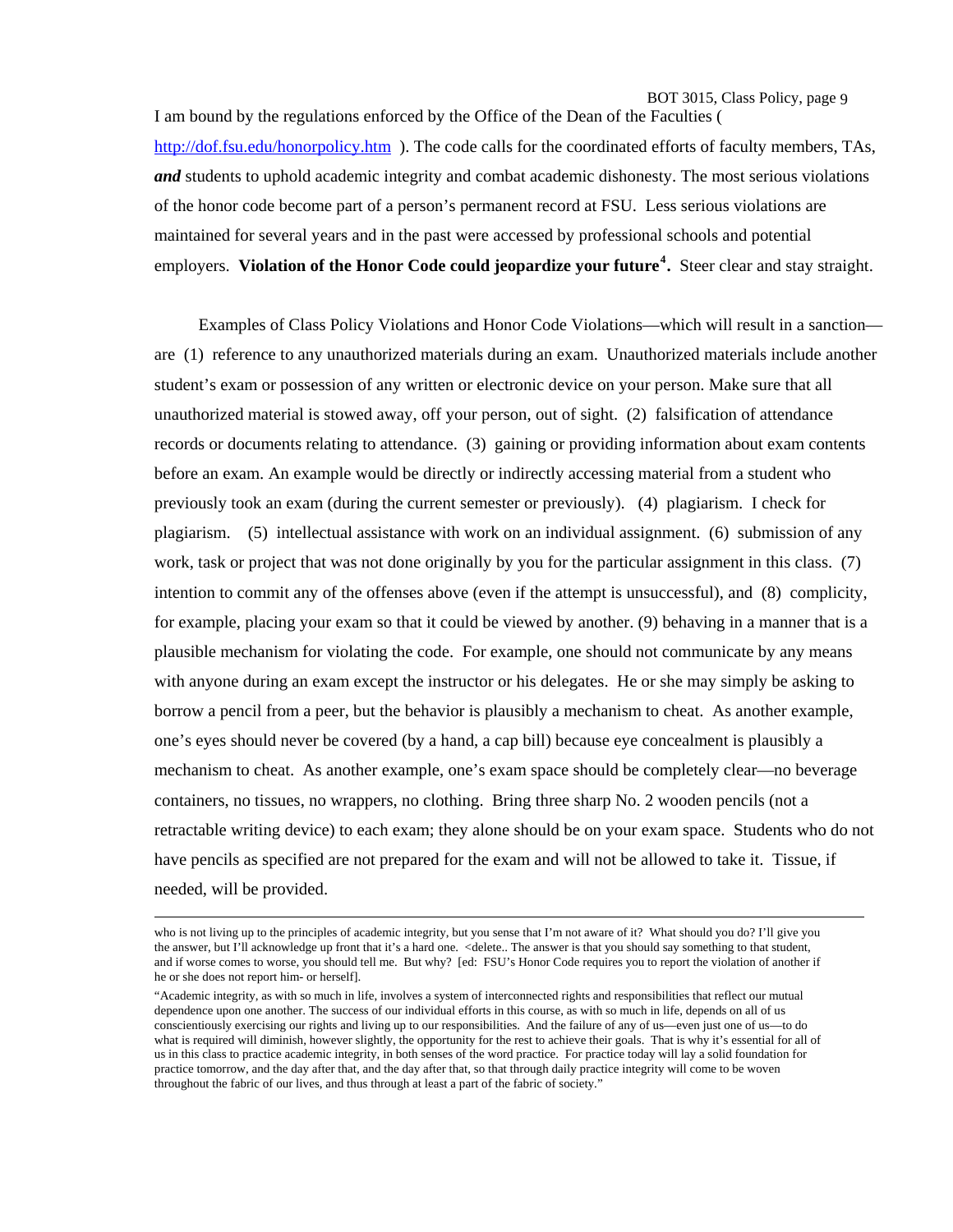All the enumerated items in the preceding paragraph are also violations of FSU's Honor Policy, too, and, as mentioned, could result in a severe university-imposed sanction. Knowledge, truth, honesty and the ability to synthesize and predict are the essence of science. Often only a single person will make a particular observation. That single observation could form the basis for a therapy or for a policy that permits or restricts development. In these working environments that we prepare students for, it is essential that honesty be emphasized. Thus, in addition to the university requirements, this class requires that you report any knowledge of another's dishonesty to the instructor. Moreover, there are no second chances. Action is taken on the first violation. I personally have written referrals for as many as three students in one semester. I will be honest and fair with students and expect the same in return.

**Supplemental Material for Lectures.** As mentioned, exams will cover only material given in lecture, or on the Powerpoint presentations, or in the class notes. There is a **required** textbook<sup>[5](#page-8-0)</sup> (see syllabus). If you are a visually oriented learner, the text will be especially useful as it is exhaustively illustrated. The lectures are not designed from this text, but the text can be used to clarify or expand some subjects. In some cases, the approach will differ somewhat from that of the text (e.g., BOT 3015 identifies five broad trends in floral evolution whereas the text identifies only four). The lecture takes precedence over the text in such cases.

The book is expensive; I wish it were not so. Only after serious thought and experience did I list the text as "required." Students who have immediate access to the book are more likely to use it routinely and thus should score better; on this basis, it is a good value.

You must take notes. Some exam questions may not be taken directly from the class manual, as mentioned above. Nevertheless, the class manual is useful as a lecture workbook and study aid. Making this supplement (and the Powerpoint presentations, mentioned later) available to you is the most efficient way that I personally can help you. The packet also contains study charts and detailed objectives for each exam. **It is particularly important to recognize the extremely high value of the objectives contained in the class notes.**

Royalties are collected for the class manual. (These material falls under a definition of "a locally published textbook uniquely suited to the course." Officially, a "course packet" is much more limited than the class manual.) The royalty payment is made directly to the FSU Foundation. I use the royalties in various ways to improve my courses (e.g., acquisition of demonstration items,

i

<sup>&</sup>lt;sup>4</sup>In the most tragic case in my own experience, a student violated the Honor Code on the date of his/her final exam in BOT3015. That was to have been his or her last semester and he or she had been accepted into medical school for the upcoming semester. Of course, that unfortunately did not come to pass.

<span id="page-8-0"></span><sup>&</sup>lt;sup>5</sup> This textbook is also used for BOT 3015L. As mentioned, BOT 3015 is a co- or pre-requisite for BOT 3015L. If you plan to take BOT 3015L in the future, keep your text. These class notes are also used for Outlaw's version of BOT 3015L, so if you plan to take the lab in the future, you should also keep the notes, too.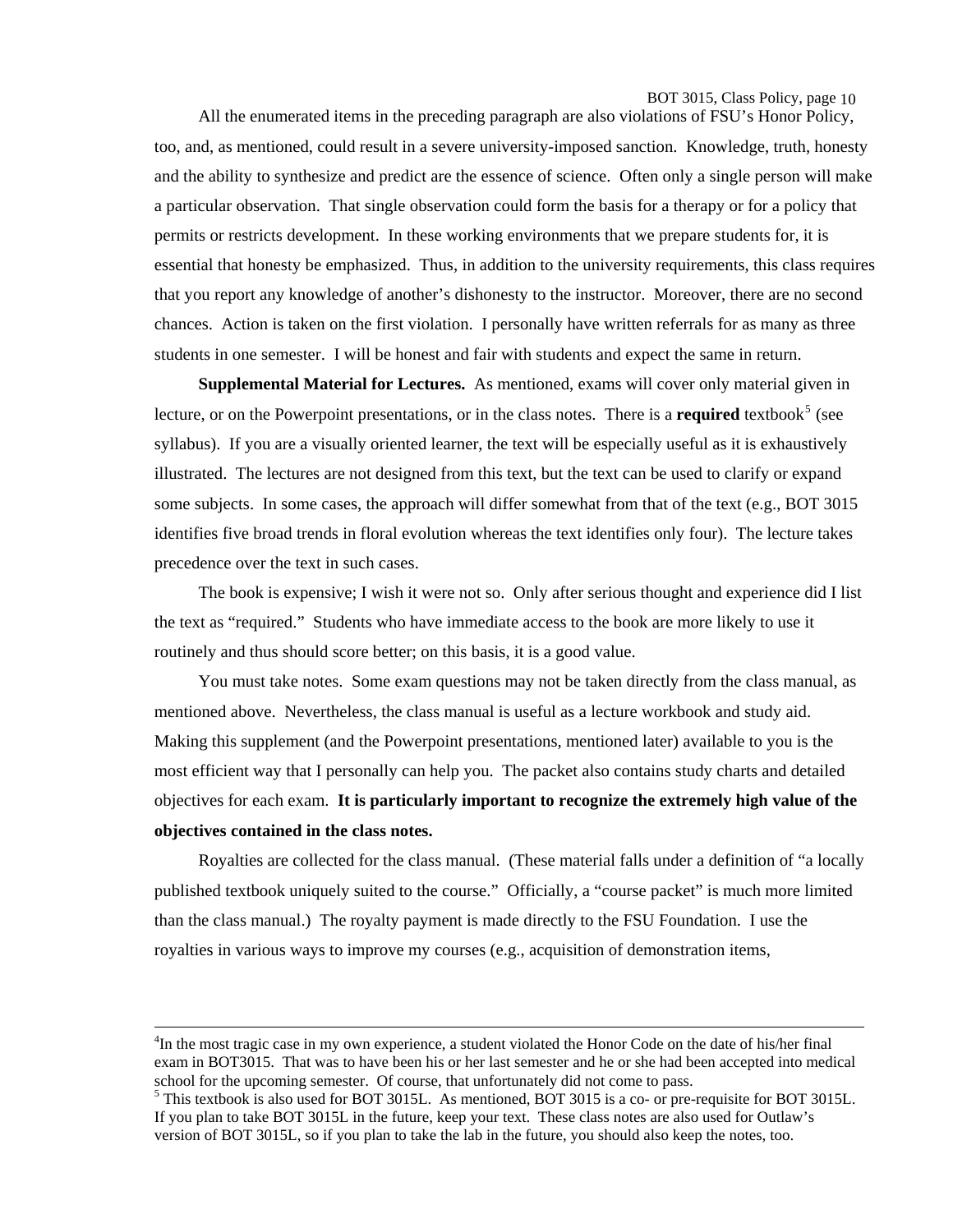(photo)graphics, and computing) or in other educational ways. Importantly, I do not personally receive the royalties, and I do not personally gain from them.

Some companies offer so-called note-taking "services" for selected courses. They provide copies of class notes prepared by a student who is currently enrolled in the course. Because I make my own notes available to you, these company services are both inferior and redundant. Said differently, class notes prepared by someone else for my courses simply plagiarize my class notes. Thus, a student's selling class notes to a company is an ethical violation. Said differently, you cannot sell what you do not own (e.g., one cannot video-tape football games and sell the tapes or record a concert and sell the music). . . . and, of course, one should not buy pirated notes. Feel free, of course, to record my lectures; I want you to do whatever you can and must to master the material.

Finally, Powerpoint presentations will be made available

([http://www.southernmatters.com/plant\\_biology/\)](http://www.southernmatters.com/plant_biology/) and are packed with the class notes. You are expected to purchase the text because the presentations contain some copyrighted graphics from the text.)

*In summary, all three supplemental components—textbook, class notes, and Powerpoint presentations—are required as each uniquely complements the lectures.* (You may wish to print out the slides and bring the print-outs to class for the sake of notes. Before printing, you might wish to edit some slide out as a savings measure. Having print-outs prepared for you was prohibitively expensive.

# **Exams.** *Expect the exams to be difficult.*

Each exam will be cumulative and will be composed of 25 multiple-choice questions. The multiple-choice questions count equally, 4 points each. You will not be penalized for incorrect answers, but if you fail to enter your name properly on the exam sheets, a 4-point penalty will apply. Each response is generally multipart, and one needs to know the facts and concepts well in order to achieve a high mark. Carefully constructed multiple-choice questions are ideal for probing how completely one understands concepts and relationships, and how well one can transfer a concept from one context to another.

The 25-question exam will cover materials as indicated on the syllabus unless it is announced otherwise during lecture **or** by class email. This portion of the exam will be graded by computer and it is the student's responsibility to ensure that each question is answered unambiguously *on the bubble sheet* by use of wooden non-retractable No. 2 pencil. Those answers (and only those answers) will be considered.

A student should never miss an exam without prearrangement if such prearrangement is at all possible. **It is obviously far better to determine whether an excuse will be accepted before missing an exam because without an acceptable excuse, a make-up will not be given and a zero**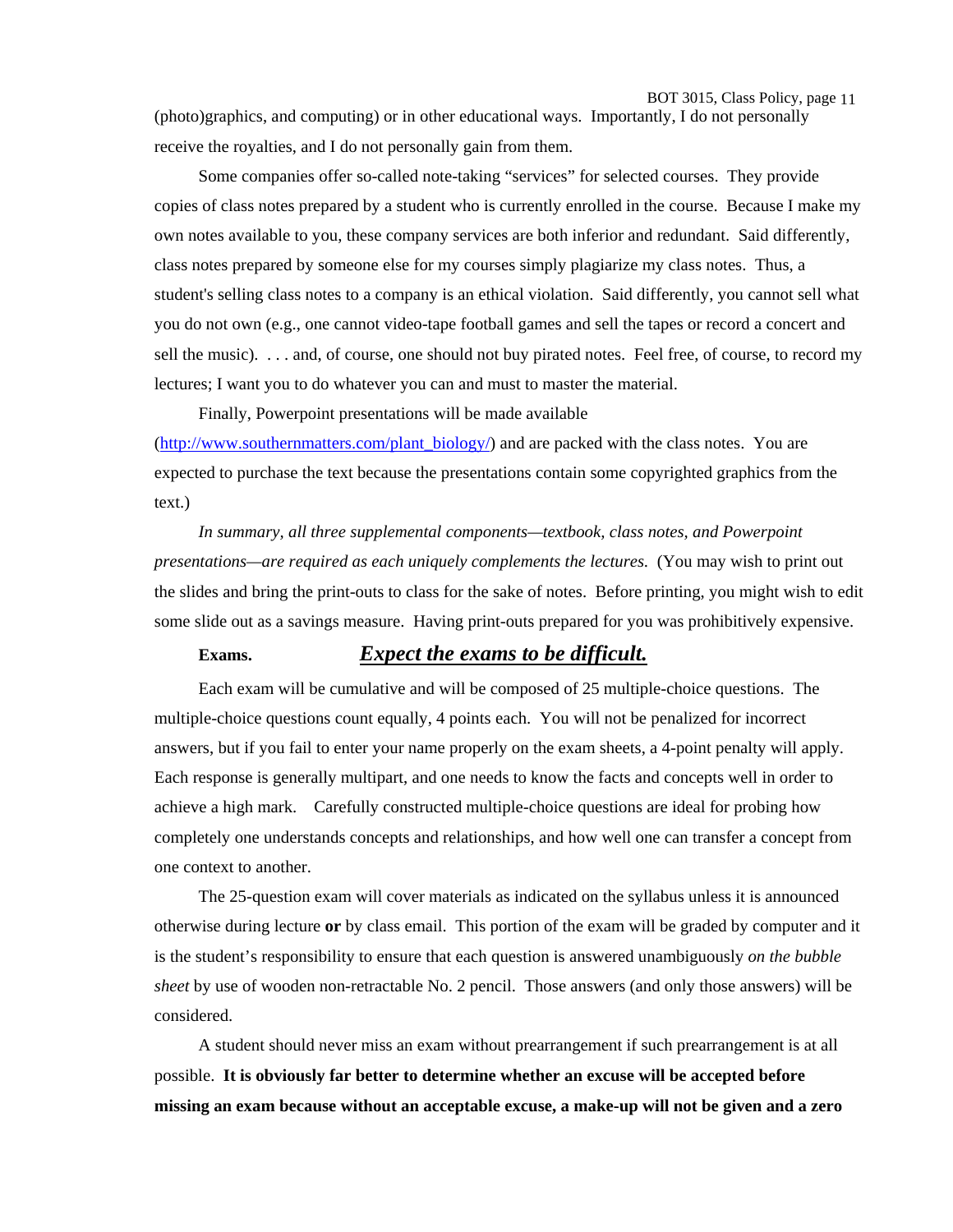will be recorded. BOT 3015 will, of course, be bound by FSU policy on final examinations<sup>[6](#page-10-0)</sup>. If one misses an exam without prearrangement, he or she will be expected to document fully the reason (illness, accident, etc.) in writing as soon as possible. For illnesses, two kinds of documents are required: (1) discharge papers or a bill that explicitly show that your diagnosis was in a clinical setting and show the date of the diagnosis, and (2) statement by a physician that explicitly explains your inability to take an exam. Usually, submitted documents will be verified, so your documentation must include the *direct phone number of the relevant official* (usually your doctor) *who will be willing to answer questions*. Nothing short of these documentation requirements for missing an exam without prearrangement will be considered. Unfortunately, experience makes it necessary to mention that excuses cannot be honored if they come from a person who has a conflict of interest (such as a parent or sibling). (From Sec. E-8.19 of the American Medical Association's Opinions on Practice Matters: "Physicians generally should not treat themselves or members of their immediate families.") At the discretion of the instructor, the excuse will be judged to be adequate (in which case, a make-up exam will be given) or inadequate (in which case, a make-up exam will not be given and a zero will be recorded for that exam grade). If there are any irregularities or discrepancies in the documentation, a make-up exam will not be given and a zero will be recorded for that exam grade. Make-up exams must be taken as soon as possible **(i.e., the first day that the student does not have valid reason to be absent**); the time and place will be at the discretion of the instructor. It is the student's responsibility to contact the instructor to set the time for the make-up exam. If the student causes an unnecessary delay, a make-up exam will not be given and the student will be assigned a zero for that exam. A valid reason for missing an exam is not a valid excuse for postponing the exam to a time chosen by the student. If prearrangement to miss the exam is possible but not done, the make-up exam will not have bonus points.

 $\overline{\phantom{0}}$ 

<span id="page-10-0"></span><sup>&</sup>lt;sup>6</sup> University Final Examination Policy: 1. Final examinations in all undergraduate courses are discretionary within any given department. If a department chooses to give a final exam, the exam schedule must be followed as published. 2. All students enrolled in a course having a final examination, including graduating seniors and graduate students, are required to take the exam at the time scheduled. 3. Scheduling a final examination or a test in lieu of a final exam at any time other than the regularly scheduled final exam period is a violation of University policy. 4. A test covering a portion of the semester's work, which is given in lieu of a final examination, e.g. a unit test, must be given in the regularly scheduled examination period.

Courses meeting every day at the same hour and classes meeting for more than one time period will hold examinations according to the time and day of the first scheduled class meeting of the week. For example, a class meeting for the first period on Tuesday and for the first and second period on Thursday will hold its examination at the time scheduled for the first period on the Tuesday, Thursday class listing.

**Exceptions to the Examination Policy for an Individual Undergraduate Student:** Approval by the appropriate academic dean is required for an individual undergraduate student seeking an exception to the examination policy. The student must first receive written permission from the instructor if he/she is willing to give a make-up exam at a specified time within the exam week. The student must then petition the dean, giving the reason for the requested exception, and supported by the instructor's written permission. The dean will then notify the instructor in writing if the approval is granted.

Make-up examinations are permitted for an undergraduate student when justified by illness, conflicting examinations, four or more examinations within a twenty-four (24) hour period, or for certain emergencies. Arrangements should be made prior to the scheduled exam.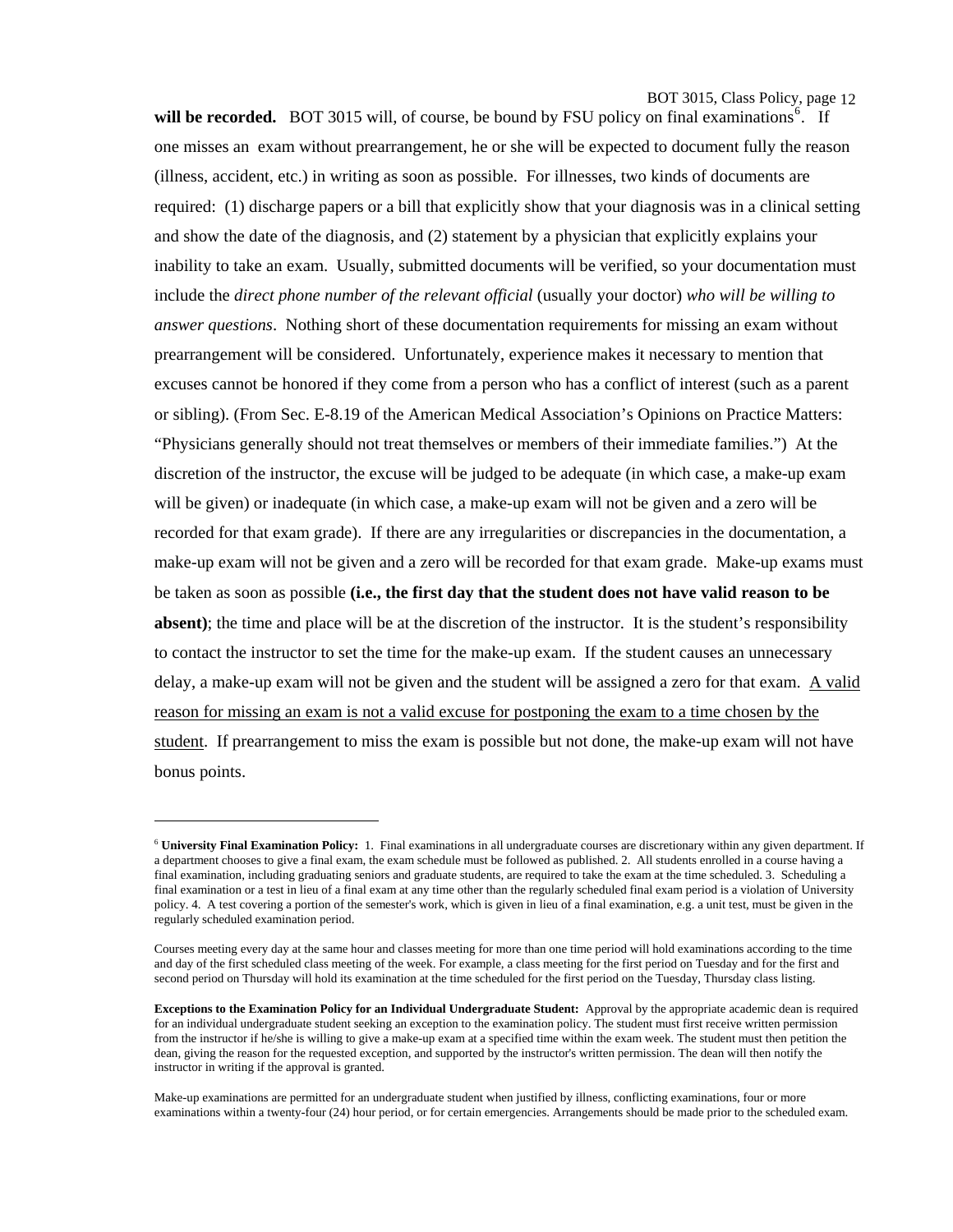If a student leaves his or her seat (e.g., to be excused), the exam for that student is cancelled. A make-up exam will be arranged following the procedure described above for missing an exam entirely.

Exams will not be returned to you. Of course, a TA (designated during lecture) will be happy to review your exam with you. I personally will not review the exam with you until you have reviewed it with the designated TA. A strict schedule for review will be established especially for each semester, but will include at least three different weekdays, different times of the day and a total of several hours. For particulars of the schedule, see the inside of the front cover of the class manual. Of course, if a student has an FSU conflict for all of the scheduled times, he or she can make special arrangements with the TA. **One is not allowed to transcribe an exam or portion of an exam during a review, however**. When you review the exam, you may bring one sheet of paper and one ink-based writing instrument. Very brief comments (e.g., "review driving forces for diffusion") may be recorded for your use. After you have completed your exam review, the TA will check your notes to ensure that they align with class policy. Reviewing an exam *soon* after it is taken is an excellent way to learn from one's mistakes. **Therefore, access to exams is restricted to specified review periods during the one-week period following the reporting of grades for that exam. Final exams may be reviewed by appointment as late as the end of the first week of the following semester, provided the student requests to review the final exam within one week of its administration.** Rarely, circumstances might prevent a student from reviewing during the week period. In such case, the student may submit a documented petition, which will be carefully reviewed. (FSU policy requires an instructor to keep records for one year, but does not require an instructor to review exams with the student. The grades will be recorded, of course, but the exams themselves will be destroyed immediately after the review period.) Unfortunately, experience indicates the need to prohibit students from having pencils or erasers during the review. (As mentioned, ink-based writing instruments are ok.)

**Footnotes.** Footnotes in the class notes provide interesting asides about organisms that are being studied. These footnotes **alone** will not be the basis for any of the regular 25 multiple-choice questions on exams. (Subjects discussed in class or that appear in the regular narrative of the class notes or that are on Powerpoint presentations constitute legitimate sources for regular exam questions regardless of their appearance in footnotes and the textbook, of course.) I reserve the right to add to each exam relatively simple bonus question(s) covering footnoted material or peripheral-to-topic class discussions or class emails. These questions will come from the more recent material and will extend to the end of the unit shown on the syllabus, regardless of whether the lecture material has been covered to that point, unless announced otherwise. Of course, your focus should always be on the objectives, the lecture, the main text of the class notes and the Powerpoint presentations. Students who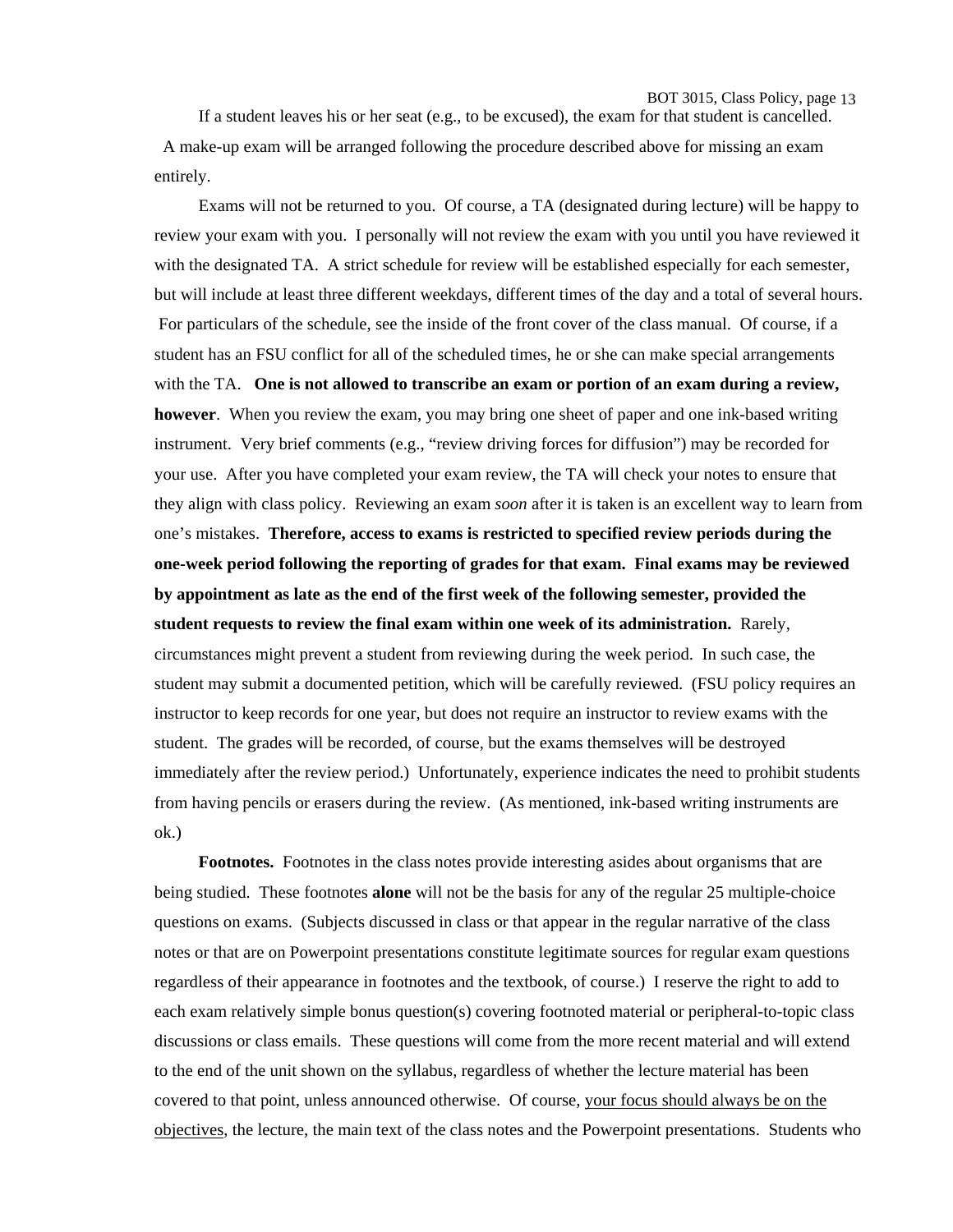participate in this extra-credit activity (bonus points) do so with the knowledge that grading will be rigorous and the responses cannot be challenged (except, of course, in the case of math errors). Note that it is possible to complete BOT 3015 with >100 average, even without bonus points from these questions.

**Conflicts.** You will, of course, be excused if an important religious observance relevant to your belief system falls *on* a scheduled exam day. You will not be penalized in any way if arrangements are made in advance. Arrangements for all predictable conflicts must be made in advance or a make-up will not be given, regardless otherwise of the reason for the absence. Generally, a social opportunity will not be considered a conflict. All arrangements should be done by email, providing documentation.

**Grades.** Any student with unsatisfactory participation will receive a failing grade. Unsatisfactory participation includes, but is not limited to, more than four lecture absences, recorded as described above. In any case, experience indicates that only very exceptionally (meaning only few instances in the 30 or so times I have taught this course) does a nonattending student perform satisfactorily on exams. Again, it is exceedingly important to recognize that this course has many objectives, including the development of a perspective that only can come from your active participation in class.

Given satisfactory participation, the five lecture exam grades (which include the final, if given) will contribute to one's course grade according to the percentages listed on the syllabus. Therefore, one should be able to calculate his or her precise standing at any moment, according to the following scale:  $A > 93$ ,  $A > 90$ ,  $B^+ > 87$ , etc. The grading scale is absolute—it will not be curved up or down. You are not in competition with any of your classmates. Help them; get help from them. Extra assignments to bring up grades will not be given. For your convenience, a grade calculator is found on the Plant Biology website. This calculator uses the same algorithm that my grade spreadsheet does. For all intents and purposes, the calculator provides the grade and the case is closed. As mentioned elsewhere, grades are assigned against a standard and without adjustments for a particular student, which would usually be unethical for me, so please do not ask.

The right to offer incentives based on regular-exam performance to demonstrate minimum mastery of subject matter (C-) is reserved, though rarely applied. (In other words, circumstances may arise in which I find it compelling to elevate a grade to a C-, but the incentive or standard, if any, will apply to all those who would benefit.)

Except in the most extreme of circumstances, an "I" will not be assigned<sup>[7](#page-12-0)</sup>.

 $\overline{\phantom{0}}$ 

<span id="page-12-0"></span> $7$  From the FSU Faculty Handbook, Chapter 8.9, "Grades and Grading Practice":

The grading system of the University is explained in the academic requirements section of the General Bulletin. Once the final grade in a course has been reported by the instructor to the Registrar it cannot be changed except in cases of error in recording. A final grade may be changed only by permission of the department head and the dean of the college or school. The grade of "I" (Incomplete) is used only in those exceptional cases when a student for reasons beyond his or her control has failed to complete a well-defined portion of a course.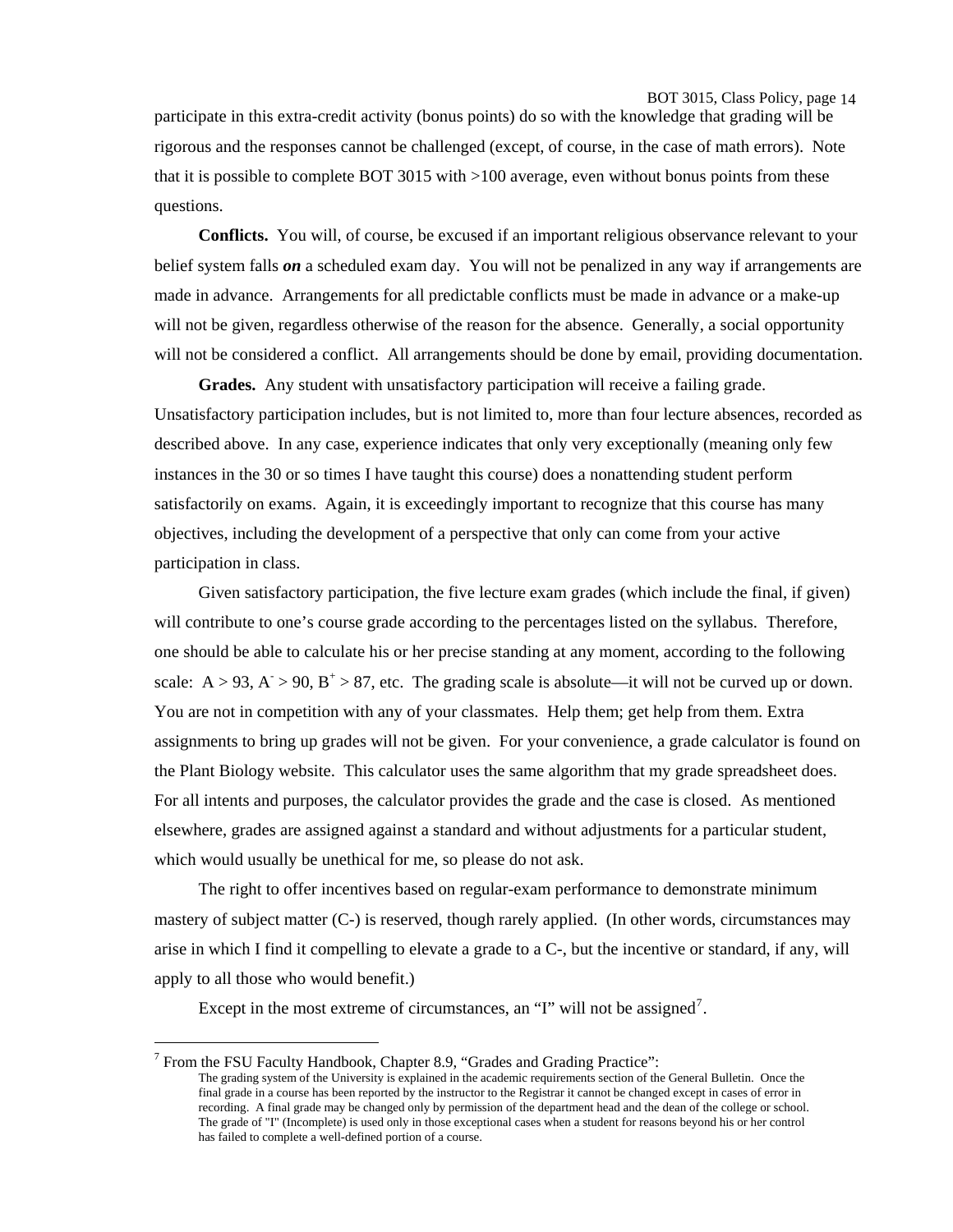The goal is to enable you to earn the grade that you want and are willing to work for. If you feel that your course grade is inequitably awarded or is a gross violation of the standards laid out here, you have the right to appeal the grade. See the Associate Chair of Biological Science for Undergraduate Studies.

Note that each exam counts more toward the course grade than the previous exam. The reasons for this weighting are: (1) Each exam is cumulative. Thus, part of the higher weighting on later exams reflects knowledge acquired earlier. In broad terms, each unit of time in lecture counts for about the same amount toward the final grade. (2) The low weighting on the first exam provides inexpensive acclimation to the course. (3) Importantly, the higher weighting of later exams provides a built-in means of rewarding improvement.

**Class Communication.** E-mail is the preferred means of communicating outside class. It is your responsibility to make sure that your account is valid, that your mail is not forwarded to an inactive account, that you do not have the autoreply feature in your mail application activated, and that you check your e-mail each weekday. I also communicate individually with students via the official email link. An archive of class emails is maintained at the Plant Biology website. Sometimes when a student asks a question of interest to others, I send the reply to the class.

I filter email accounts that result in "bounces." That is, if an email bounces, that address is permanently removed from my alias. The student then would depend exclusively on the archives on the Plant Bio Website.

Obviously, whole-class email capabilities are a privilege. Use should be reserved for legitimate relevant purposes. Abuses of the privilege will be reported and the email account will be removed from my class alias.

**Class Decorum.** My respect for students is one of the most durable substances known. I expect reciprocity. Class time is very expensive and we all have the responsibility to keep on track so that everyone will be able to achieve his or her goals efficiently. Treat class as a business meeting—arrive on time, focus, and prepare to depart after the session is over. Function as a member of the class and not as a distracting embedded element.

**Posting of Grades.** Grades are posted by PIN in an e-mail to the entire class. The default value for your PIN is the last four digits of your SSN; however, I will use a PIN of your choice if you request it. Usually, grades are available within 24 hours after an exam, but I am at the mercy of the grading center and sometimes ACNS. If the grades have not been posted, they are not ready. On each exam, you may check a form and deny me permission to post that test grade and subsequent grades (including the final grade for the course). If you do not wish to have your grade posted, an exam grade will be given to you at the next class period after the grades are posted, and a final grade will be available from

i

i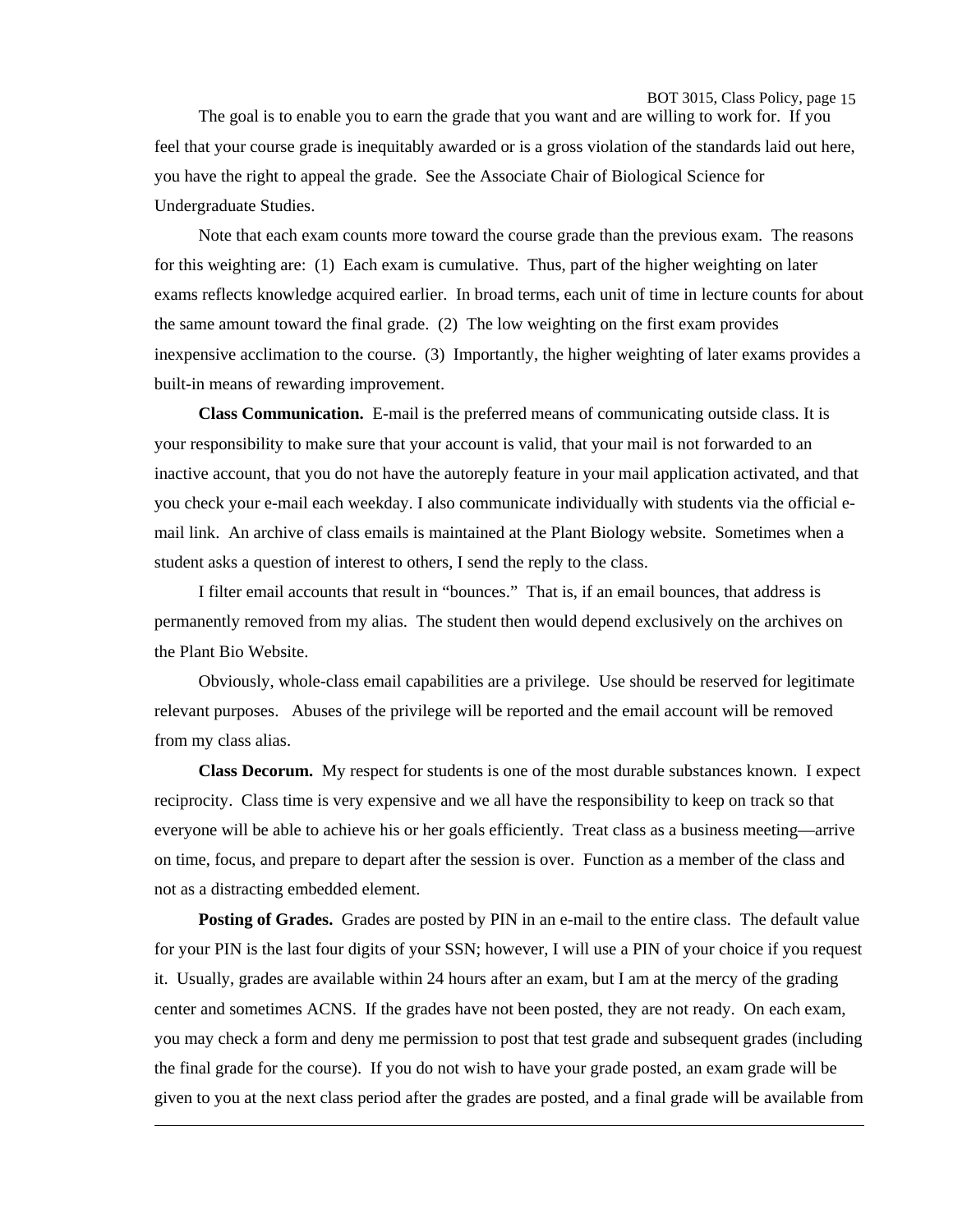the registrar's office. (Grades cannot be given over the phone, by e-mail, at my office or to a third party. This policy conforms to my sense of ethics and is required by the Family Educational Rights and Privacy Act. . . . no exceptions.)

Several manipulations of grades are required before they can be posted. Every effort will be made to ensure that the posted grades are correct, but one should consider the posted grades to be unofficial. Students may come to my office to review his or her official record (which takes precedence over posted grades). You may have confidence, however, in knowing that I have never made a mistake in posting grades.

**ADA Statement. During the first week of class,** students with disabilities needing academic accommodation should (a) register with the Student Disability Resource Center and (b) present a letter to me from them indicating the need that is to be accommodated. Then, the student will propose a written contract that indicates how instruction and testing will deviate from that of the general student population. When an agreement is made, both of us will sign.

**Office Hours.** Many routine course matters will be handled by the teaching assistant(s), who is well qualified. The e-mail contact for the TA is given on the Plant Biology website and on the inside of the front cover of the class manual.

Any communication between us, except for numerical or letter grades, will not be considered privileged unless you explicitly request confidentiality during the conversation or in the subject line of an e-mail. Of course, teaching assistants and others, on an official need-to-know basis, have access to all university-related information on a student.

Students may see me after class, call 644-4020, or e-mail me for an appointment. Otherwise, come to BIO 306 during office hours (see syllabus) and I will try to work you in. There also will be **help sessions** before each exam as indicated on the schedule. (Please note the place, which *may* be different for different sessions. Importantly, also **verify the time and location** as these are sometimes changed because of scheduling conflicts that develop after the beginning of the semester (such as creation of additional sections of other classes.)) I will be available to assist you to the extent necessary for you to master the course objectives and I am pleased to handle many routine matters on a very timely basis by e-mail, as long as it is polite and not anonymous.

As indicated in the above, the TAs and I are always eager to assist in all ways possible in this course. Reciprocity is expected. If one fails to honor an appointment without notification or cause, he or she will not be given another appointment. Of course, office hours are available to everyone, regardless.

In some cases, an office appointment will result in a particular agreement (e.g., date and circumstances for a make-up exam). **To complete the agreement, the student must email the**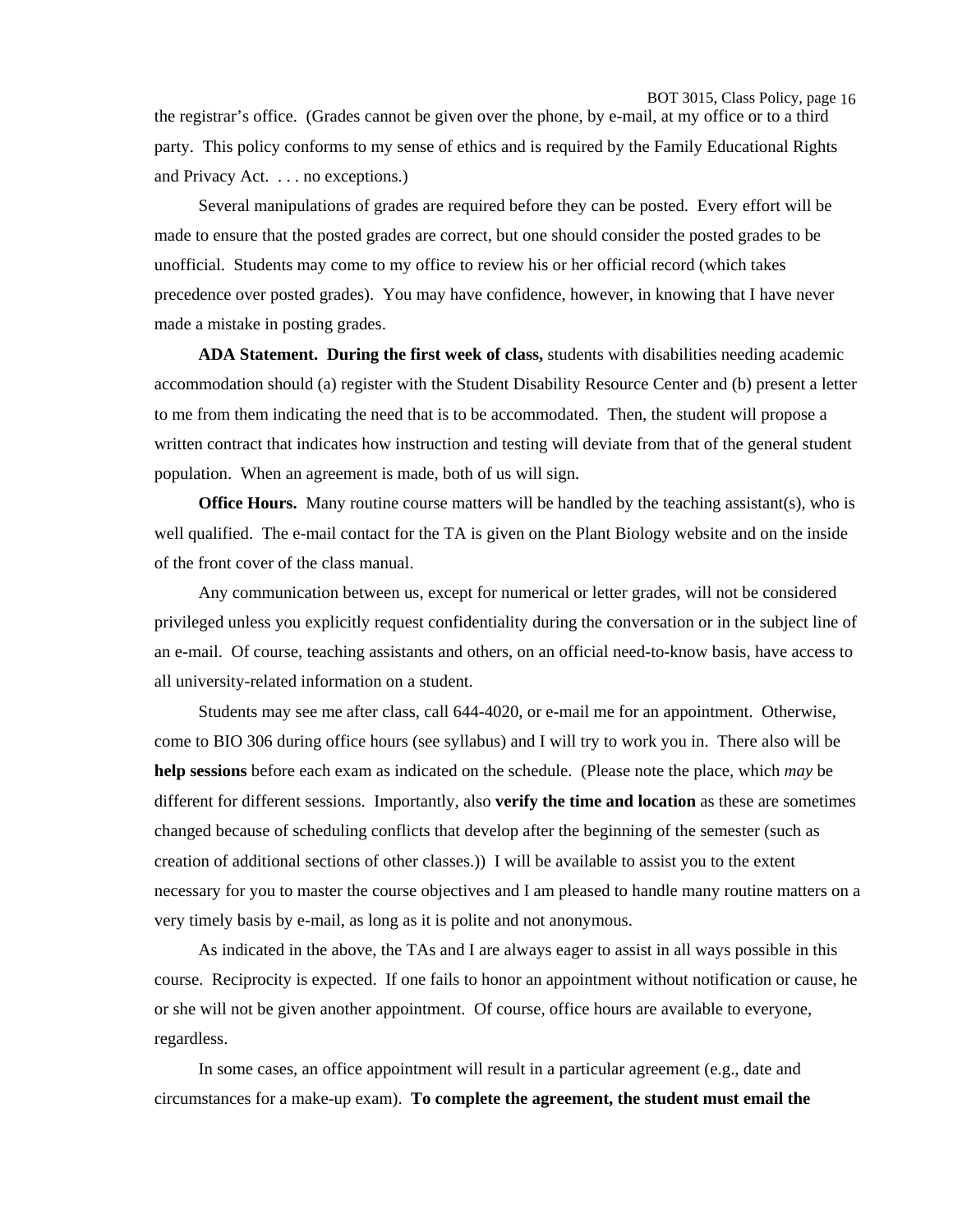## **essence of the agreement within 24 hours so that I can verify that our understandings are**

**identical**. If the email is not sent within 24 hours, the agreement becomes null.

**Classroom.** FSU policy prohibits food and drink in general-purpose classrooms. The Provost and local administrators have taken a strong position on this matter in order to keep our physical plant in top-notch condition.

**Agents and Delegates.** Surrogates are not permitted. No one may act for a student in any way whatsoever. Nobody cannot take an exam for a student, or authorize another person to obtain a grade, deliver a document, sign up for an event, vouch for attendance and so forth. Students delegating authority or acting as a surrogate violate class policy and the honor code. (Of course, exemptions to this policy will be granted on an *ad hoc* basis, for example, for note takers as required.)

**Summary**. If you have a problem concerning this course, see me. It is my job and my pleasure to assist you with this course in any way possible. Together, we can become a formidable learning team!

#### \*\*\*\*\*\*\*\*\*\*\*\*\*\*\*\*\*\*\*\*\*\*\*\*\*\*\*\*\*\*\*\*\*\*\*\*\*\*\*\*\*\*\*\*\*\*\*\*\*\*\*\*

### **From the Horse's Mouth . . .**

*(Peer advice is the very best, and I have edited a selection of comments from former students("Voices of Experience") that are intended to give you a jump start on developing methods to perform well in this course. In addition, I have included an essay below from a student who scored a perfect 100 points on each of the first four exams.)* 

On class days, either before or after class, I read the portion of the class notes to be covered that day. (I don't always get around to this, but it doesn't take long. I read the footnotes at the same time.) I try to read the appropriate selections from the textbook as we go, but I more often start reading them about a week before a test, and I don't always read all the textbook material too closely, although I will if it interests me.

A couple of days before a test I look over the PowerPoint files (which I do read very closely). I then take the model exam in the green packet [Lecture Manual]. If I miss a question, I think about which of the Objectives it pertains to and review that material. I also carefully go over any life cycles and charts in the green packet before the test, making sure I understand them thoroughly and can reproduce them at least in outline. The night before the test, I carefully read all the footnotes a second time in order to get all the bonus points.

I always answer every question and I read each of the choices carefully and think about whether it's a true statement. If I don't see one clearly true choice and three clearly false ones, I cross out any choice that I know is false (perhaps because I can think of a specific counterexample), mark one of the remaining choices, and circle the question to come back to it. Often I think of something relevant while I'm taking the rest of the test. I think it's particularly important in this class to read the question and all the choices very carefully, because often they aren't simple to understand with a quick skim. After I'm done I check my answers.